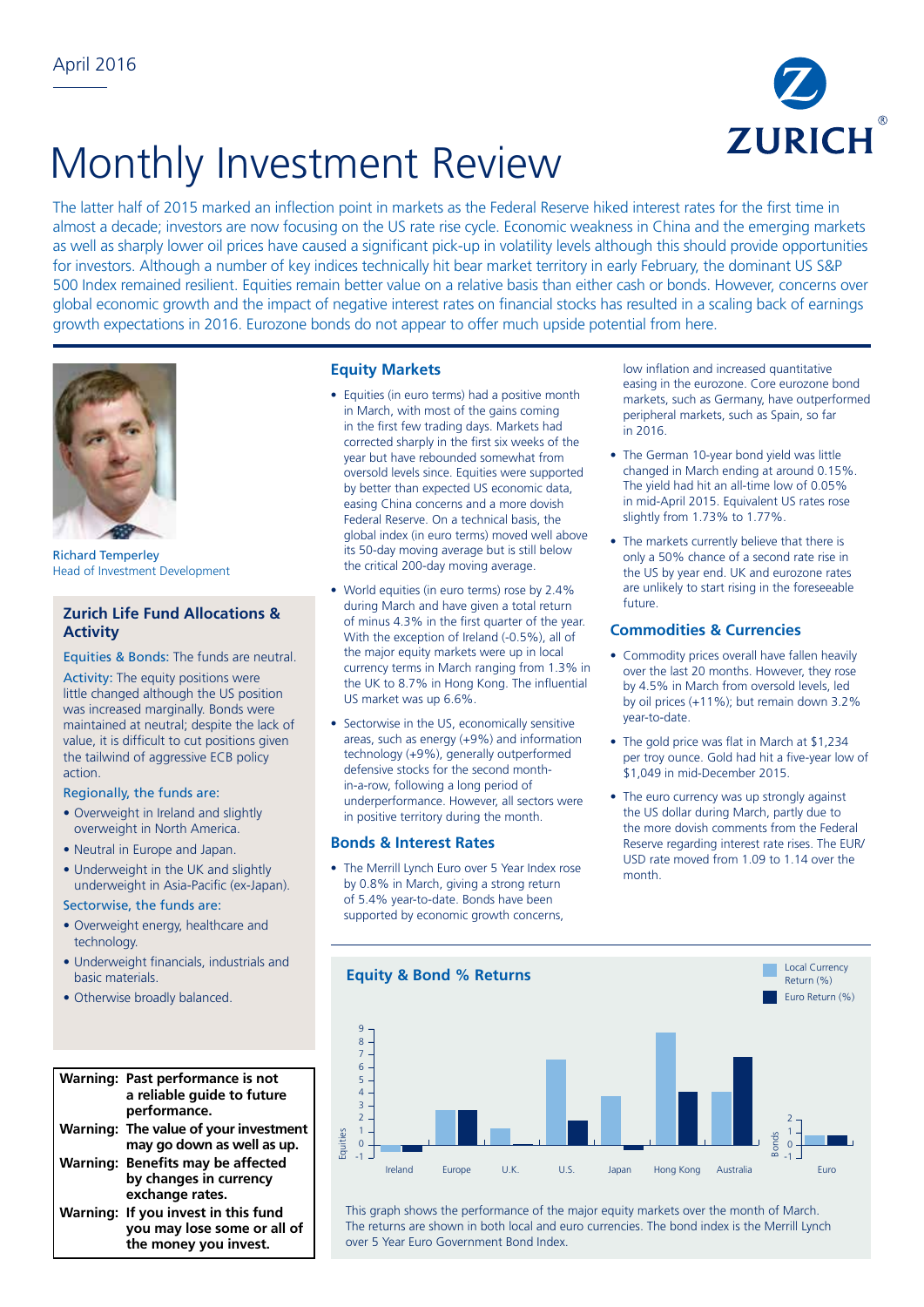#### Zurich Life Annualised Performance to 1st April 2016

|                                                 | <b>Year to</b> |          |          |          | <b>Annualised</b> |                 |          |                        |
|-------------------------------------------------|----------------|----------|----------|----------|-------------------|-----------------|----------|------------------------|
|                                                 | <b>Date</b>    | 1 Year   | 3 Years  | 5 Years  | <b>10 Years</b>   | <b>15 Years</b> | 20 Years | Fund Size $(\epsilon)$ |
| <b>Pathway Multi-Asset Funds</b>                |                |          |          |          |                   |                 |          |                        |
| Pathway 2                                       | $-0.1%$        | $-1.2%$  | N/S      | N/S      | N/S               | N/S             | N/S      | 108,210,099            |
| Pathway <b>B</b>                                | $-0.6%$        | $-3.1%$  | N/S      | N/S      | N/S               | N/S             | N/S      | 322,421,941            |
| Pathway 4                                       | $-1.6%$        | $-6.4%$  | N/S      | N/S      | N/S               | N/S             | N/S      | 331,354,470            |
| Pathway <b>B</b>                                | $-3.3%$        | $-9.9%$  | N/S      | N/S      | N/S               | N/S             | N/S      | 102,659,368            |
| Pathway 6                                       | $-5.0%$        | $-13.1%$ | N/S      | N/S      | N/S               | N/S             | N/S      | 12,062,461             |
|                                                 |                |          |          |          |                   |                 |          |                        |
| <b>Managed Funds</b>                            |                |          |          |          |                   |                 |          |                        |
| <b>Cautiously Managed</b>                       | $-1.4%$        | $-3.5%$  | 9.0%     | 9.4%     | N/S               | N/S             | N/S      | 336,590,554            |
| <b>FinEx Sector Average</b>                     | $-0.1%$        | $-3.5%$  | 3.8%     | 4.4%     | 2.5%              | 3.1%            | 4.3%     |                        |
| Balanced                                        | $-2.9%$        | $-5.5%$  | 10.1%    | 10.0%    | 5.0%              | 5.5%            | 7.8%     | 1,567,139,853          |
| <b>FinEx Sector Average</b>                     | $-2.0%$        | $-6.0%$  | 7.6%     | 7.5%     | 2.7%              | 3.2%            | 6.1%     |                        |
| Performance                                     | $-4.7%$        | $-7.0%$  | 10.2%    | 10.0%    | 4.5%              | 5.3%            | 7.5%     | 1,220,537,060          |
| Dynamic                                         | $-5.6%$        | $-7.7%$  | 10.4%    | 10.1%    | 4.6%              | 5.3%            | 7.4%     | 1,483,449,036          |
| <b>FinEx Sector Average</b>                     | $-2.1%$        | $-6.3%$  | 7.5%     | 7.4%     | 2.8%              | 3.4%            | 5.8%     |                        |
| <b>Protected Funds</b>                          |                |          |          |          |                   |                 |          |                        |
| Protected 70                                    | $-4.9%$        | $-9.4%$  | 5.9%     | 5.3%     | N/S               | N/S             | N/S      | 12,412,689             |
| Protected 80                                    | $-3.6%$        | $-7.8%$  | 3.9%     | 3.3%     | N/S               | N/S             | N/S      | 33,400,854             |
| Protected 90                                    | $-1.9%$        | $-5.2%$  | 0.9%     | 0.5%     | N/S               | N/S             | N/S      | 13,517,502             |
|                                                 |                |          |          |          |                   |                 |          |                        |
| <b>Cash Fund</b>                                | 0.0%           |          |          |          |                   |                 |          |                        |
| Secure                                          |                | 0.0%     | 0.0%     | 0.2%     | 1.2%              | 1.7%            | 2.6%     | 375,674,172            |
| Cash Fund                                       | $-0.3%$        | $-0.6%$  | $-0.5%$  | $-0.3%$  | 0.7%              | N/S             | N/S      | 241,535,725            |
| <b>FinEx Sector Average</b>                     | 0.0%           | 0.1%     | 0.2%     | 0.2%     | 1.2%              | 1.5%            | 2.3%     |                        |
| <b>Bond Funds</b>                               |                |          |          |          |                   |                 |          |                        |
| Global Corporate Bond (JP Morgan)*              | 2.5%           | $-0.4%$  | 2.8%     | N/S      | N/S               | N/S             | N/S      | 4,493,613,184          |
| Global Government Bond (JP Morgan)*             | 3.2%           | 1.6%     | 3.3%     | N/S      | N/S               | N/S             | N/S      | 628,781,737            |
| Indexed Eurozone Government Bond (BlackRock)    | 3.1%           | 0.5%     | 6.2%     | 6.8%     | N/S               | N/S             | N/S      | 7,555,025              |
| <b>Active Fixed Income</b>                      | 5.2%           | $-0.1%$  | 9.3%     | 9.8%     | 6.6%              | 6.7%            | 8.2%     | 193, 132, 234          |
| Inflation-Linked Bond                           | 1.1%           | $-3.3%$  | 0.7%     | 1.6%     | N/S               | N/S             | N/S      | 5,449,597              |
| Long Bond                                       | 7.7%           | $-1.4%$  | 12.7%    | 12.2%    | 7.3%              | N/S             | N/S      | 66,558,188             |
| Global Real Return (PIMCO)*                     | 2.8%           | $-2.5%$  | $-0.5%$  | N/S      | N/S               | N/S             | N/S      | 2,600,000,000          |
| Emerging Local Currency Debt (Pictet)*          | 5.1%           | $-7.6%$  | $-4.2%$  | N/S      | N/S               | N/S             | N/S      | 4,605,069,395          |
| <b>FinEx Sector Average</b>                     | 3.4%           | $-1.6%$  | 5.5%     | 6.3%     | 4.2%              | 4.7%            | 6.2%     |                        |
| <b>Absolute Return/Diversified Assets Funds</b> |                |          |          |          |                   |                 |          |                        |
| Global Targeted Returns Fund (Invesco)*         | 0.2%           | $-0.8%$  | N/S      | N/S      | N/S               | N/S             | N/S      | 2,482,000,000          |
| Income Opportunity (JP Morgan)*                 | 0.8%           | $-3.2%$  | $-0.8%$  | N/S      | N/S               | N/S             | N/S      | 4,546,707,107          |
| Dynamic Diversified Growth (BlackRock)          | $-1.5%$        | $-5.4%$  | 1.8%     | N/S      | N/S               | N/S             | N/S      | 19,717,573             |
| <b>Diversified Assets</b>                       | $-0.7%$        | $-10.6%$ | 3.3%     | 4.7%     | N/S               | N/S             | N/S      | 13,046,786             |
| <b>Active Asset Allocation</b>                  | $-2.2%$        | $-6.8%$  | 5.7%     | 6.6%     | N/S               | N/S             | N/S      | 175, 152, 212          |
|                                                 |                |          |          |          |                   |                 |          |                        |
| <b>Commodity Funds</b>                          |                |          |          |          |                   |                 |          |                        |
| Gold                                            | 11.1%          | $-2.6%$  | $-5.2%$  | 0.6%     | N/S               | N/S             | N/S      | 42,236,706             |
| <b>Earth Resources</b>                          | $-6.3%$        | $-25.1%$ | $-9.5%$  | $-10.1%$ | N/S               | N/S             | N/S      | 5,401,099              |
| <b>Global Commodities</b>                       | $-2.2%$        | $-25.6%$ | $-14.3%$ | $-9.6%$  | $-8.4%$           | N/S             | N/S      | 12,265,547             |
| CommoditiesPLUS Strategy (PIMCO)*               | 0.2%           | $-23.9%$ | $-18.0%$ | N/S      | N/S               | N/S             | N/S      | 346,200,000            |
| <b>Green Resources</b>                          | $-14.4%$       | $-24.8%$ | 5.3%     | $-6.5%$  | N/S               | N/S             | N/S      | 3,697,331              |
| <b>Equity Funds (Global)</b>                    |                |          |          |          |                   |                 |          |                        |
| 5 Star 5                                        | $-7.6%$        | $-8.5%$  | 8.5%     | 9.6%     | 3.1%              | 6.2%            | N/S      | 197,590,746            |
| <b>International Equity</b>                     | $-5.0%$        | $-8.2%$  | 10.9%    | 10.7%    | 5.2%              | 4.7%            | N/S      | 199,433,197            |
| Global Select (Threadneedle)                    | $-4.2%$        | $-7.0%$  | 11.6%    | 10.8%    | 5.3%              | 4.6%            | N/S      | 7,580,847              |
| Global Equity (MFS Meridian)*                   | $-1.5%$        | $-7.8%$  | N/S      | N/S      | N/S               | N/S             | N/S      | 4,881,762,916          |
| Indexed Global Equity (BlackRock)               | $-4.8%$        | $-8.9%$  | 10.9%    | 10.8%    | N/S               | N/S             | N/S      | 86,879,088             |
| <b>FinEx Sector Average</b>                     | $-3.2%$        | $-8.4%$  | 8.7%     | 8.8%     | 3.5%              | 2.8%            | 5.9%     |                        |

#### **Source: Financial Express as at 01/04/2016**

The Financial Express sector averages shown are the average of all funds in each of the Financial Express sectors in the individual pensions category.

**Annual management charges (AMC) apply. The fund returns shown are net of the AMC deducted by Zurich Life in our unit prices. The fund returns are based on an investment in the funds and do not represent the returns achieved by individual policies linked to the funds. These fund returns may be before the full AMC is applied to a policy. The actual returns on policies linked to the specified fund will be lower because of the effects of charges and in some cases a higher management charge.**

\* External fund size: Where external funds have been on the Zurich platform for less than two years, we have used the fund size of the underlying external fund. N/S = Not Started.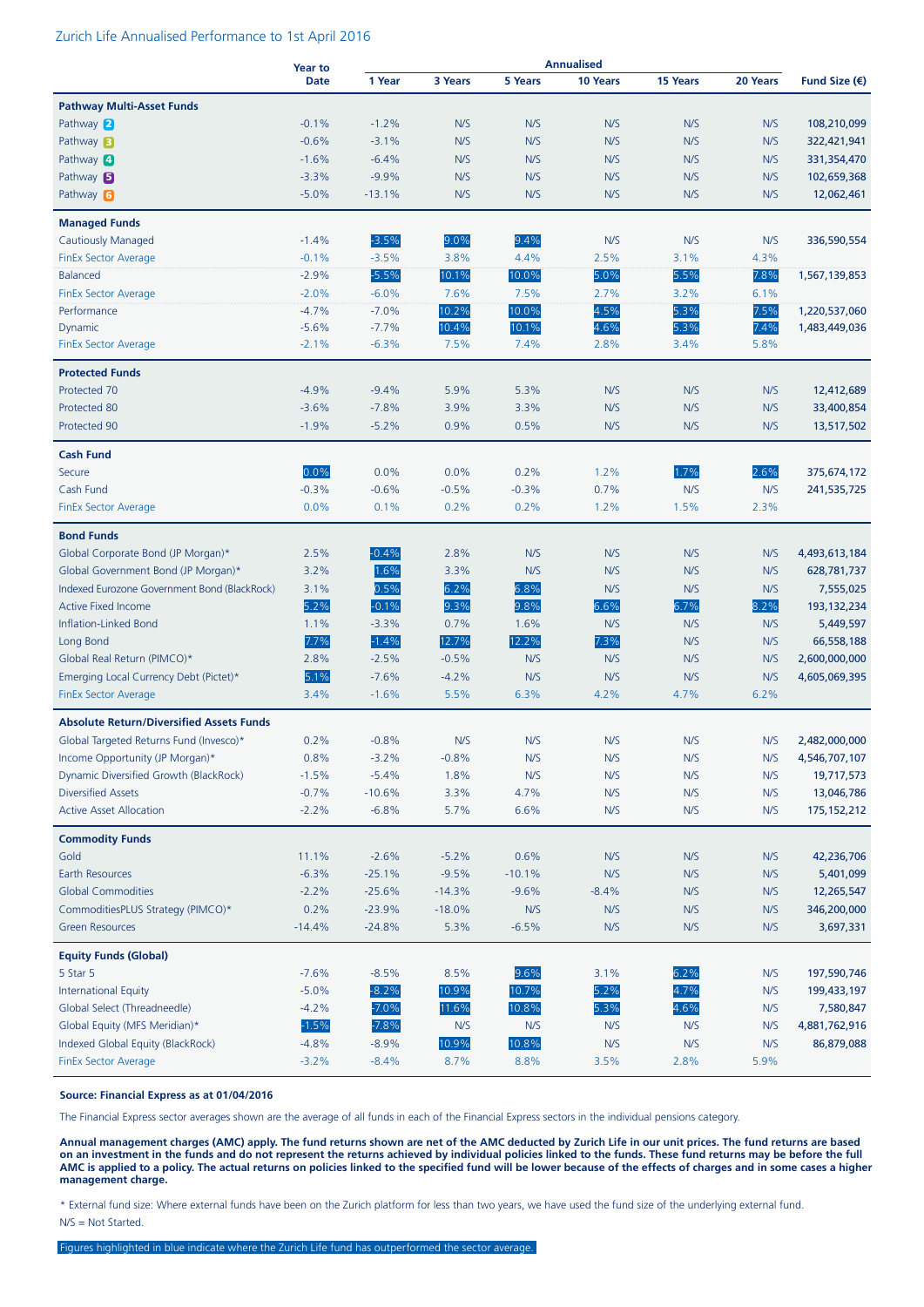|                                               | <b>Year to</b><br><b>Date</b> | <b>Annualised</b> |         |                |          |          |          |                        |
|-----------------------------------------------|-------------------------------|-------------------|---------|----------------|----------|----------|----------|------------------------|
|                                               |                               | 1 Year            | 3 Years | <b>5 Years</b> | 10 Years | 15 Years | 20 Years | Fund Size $(\epsilon)$ |
| <b>Equity Funds (European)</b>                |                               |                   |         |                |          |          |          |                        |
| Euro Markets Fund (BlackRock)*                | $-6.4%$                       | $-9.2%$           | N/S     | N/S            | N/S      | N/S      | N/S      | 3,746,880,000          |
|                                               | $-5.6%$                       | $-7.0%$           | 12.2%   | 12.0%          | 4.2%     | N/S      | N/S      | 104,866,008            |
| 5 Star 5 Europe                               | $-5.2%$                       | $-11.3%$          |         |                |          | 6.0%     |          |                        |
| European Select (Threadneedle)                |                               |                   | 8.7%    | 12.0%          | 6.8%     |          | N/S      | 14,478,663             |
| Small Cap Europe (Pictet)*                    | $-6.8%$                       | $-3.0%$           | N/S     | N/S            | N/S      | N/S      | N/S      | 267,324,921            |
| <b>FinEx Sector Average</b>                   | $-6.7%$                       | $-9.2%$           | 9.1%    | 7.8%           | 3.4%     | 3.6%     | 7.7%     |                        |
| <b>Equity Funds (Eurozone)</b>                |                               |                   |         |                |          |          |          |                        |
| <b>Eurozone Equity</b>                        | $-6.7%$                       | $-12.5%$          | 9.9%    | 7.3%           | 4.7%     | N/S      | N/S      | 68,546,597             |
| Europe ex-UK Index (BlackRock)                | $-7.6%$                       | $-13.6%$          | 8.0%    | 6.4%           | 2.8%     | N/S      | N/S      | 2,816,864              |
| Indexed Eurozone Equity (BlackRock)           | $-5.7%$                       | $-15.6%$          | 7.5%    | 4.6%           | N/S      | N/S      | N/S      | 2,226,493              |
| <b>FinEx Sector Average</b>                   | $-5.3%$                       | $-9.9%$           | 8.7%    | 6.3%           | 1.5%     | 2.3%     | 5.9%     |                        |
|                                               |                               |                   |         |                |          |          |          |                        |
| <b>Equity Funds (Irish)</b>                   |                               |                   |         |                |          |          |          |                        |
| <b>Irish Equity</b>                           | $-5.0%$                       | 11.9%             | 20.2%   | 20.2%          | 1.4%     | N/S      | N/S      | 20,191,136             |
| FinEx Sector Average                          | $-5.3%$                       | 7.0%              | 17.4%   | 17.4%          | $-0.5%$  | 3.1%     | 6.9%     |                        |
| <b>Equity Funds (American)</b>                |                               |                   |         |                |          |          |          |                        |
| 5 Star 5 Americas                             | $-8.9%$                       | $-8.1%$           | 13.2%   | 12.1%          | 6.4%     | N/S      | N/S      | 55,082,342             |
| American Select (Threadneedle)                | $-3.9%$                       | $-7.1%$           | 13.7%   | 14.0%          | 7.0%     | 4.2%     | N/S      | 11,859,921             |
| <b>FinEx Sector Average</b>                   | $-3.2%$                       | $-6.8%$           | 13.5%   | 13.8%          | 6.3%     | 3.5%     | 6.2%     |                        |
| <b>Equity Fund (UK)</b>                       |                               |                   |         |                |          |          |          |                        |
| UK Growth (M&G)*                              | $-9.5%$                       | $-13.4%$          | N/S     | N/S            | N/S      | N/S      | N/S      | 662,040,000            |
|                                               | $-7.4%$                       |                   |         | 6.2%           |          |          | N/S      |                        |
| UK Index (BlackRock)                          |                               | $-14.4%$          | 3.8%    |                | 2.3%     | N/S      |          | 2,267,214              |
| <b>FinEx Sector Average</b>                   | $-7.2%$                       | $-11.7%$          | 4.4%    | 6.5%           | 2.6%     | 2.2%     | 4.9%     |                        |
| <b>Equity Funds (Far East Asia)</b>           |                               |                   |         |                |          |          |          |                        |
| 5 Star 5 Asia Pacific                         | $-1.1%$                       | $-11.2%$          | 3.3%    | 5.1%           | 3.3%     | N/S      | N/S      | 66,210,129             |
| Asia Pacific Equity                           | $-2.1%$                       | $-15.5%$          | 1.6%    | 4.2%           | N/S      | N/S      | N/S      | 6,474,191              |
| <b>FinEx Sector Average</b>                   | $-3.5%$                       | $-18.5%$          | $-0.2%$ | 2.4%           | 3.8%     | 5.5%     | 4.5%     |                        |
| <b>Equity Funds (Japan)</b>                   |                               |                   |         |                |          |          |          |                        |
| Japan Index (BlackRock)                       | $-10.8%$                      | $-13.3%$          | 7.3%    | 8.0%           | $-0.5%$  | N/S      | N/S      | 4,016,088              |
| <b>FinEx Sector Average</b>                   | $-9.1%$                       | $-12.8%$          | 6.7%    | 8.1%           | $-1.3%$  | 0.1%     | 0.4%     |                        |
|                                               |                               |                   |         |                |          |          |          |                        |
| <b>Equity Funds (High Yield)</b>              |                               |                   |         |                |          |          |          |                        |
| Dividend Growth                               | $-1.6%$                       | $-10.0%$          | 10.0%   | 12.1%          | 4.4%     | N/S      | N/S      | 196,236,343            |
| Global Dividend (M&G)*                        | 1.9%                          | $-11.3%$          | N/S     | N/S            | N/S      | N/S      | N/S      | 5,699,250,000          |
| <b>FinEx Sector Average</b>                   | $-3.2%$                       | $-8.4%$           | 8.7%    | 8.8%           | 3.5%     | 2.8%     | 5.9%     |                        |
| <b>Equity Funds (Emerging Market)</b>         |                               |                   |         |                |          |          |          |                        |
| <b>India Equity</b>                           | $-5.2%$                       | $-19.9%$          | 6.2%    | 0.7%           | N/S      | N/S      | N/S      | 12,011,066             |
| Emerging Markets Opportunities (JP Morgan)*   | $-1.3%$                       | $-22.7%$          | N/S     | N/S            | N/S      | N/S      | N/S      | 1,808,633,863          |
| <b>FinEx Sector Average</b>                   | $-0.8%$                       | $-18.4%$          | $-0.8%$ | $-1.8%$        | 3.3%     | 5.5%     | N/S      |                        |
|                                               |                               |                   |         |                |          |          |          |                        |
| <b>Equity Funds (Specialist)</b>              |                               |                   |         |                |          |          |          |                        |
| Top Tech 100                                  | $-6.7%$                       | $-2.0%$           | 22.1%   | 19.5%          | 11.0%    | N/S      | N/S      | 29,796,839             |
| <b>FinEx Sector Average</b>                   | $-2.7%$                       | $-11.4%$          | 2.9%    | 0.7%           | 0.8%     | 0.3%     | 3.0%     |                        |
| <b>Property Funds</b>                         |                               |                   |         |                |          |          |          |                        |
| Fund of REITs                                 | $-9.5%$                       | $-5.3%$           | N/S     | N/S            | N/S      | N/S      | N/S      | 16, 166, 269           |
| European (Ex-UK) Property                     | 3.1%                          | 0.3%              | 14.4%   | 9.5%           | N/S      | N/S      | N/S      | 39,227,740             |
| Global Property Equities (Henderson Horizon)* | 0.0%                          | $-4.3%$           | 7.3%    | N/S            | N/S      | N/S      | N/S      | 379,446,126            |
| <b>Australasia Property</b>                   | 3.2%                          | $-7.7%$           | 2.9%    | 8.0%           | N/S      | N/S      | N/S      | 25,960,629             |
| <b>FinEx Sector Average</b>                   | 1.2%                          | 4.8%              | 9.4%    | 5.7%           | $-1.4%$  | 2.5%     | 7.1%     |                        |
| <b>Funds Closed to New Business</b>           |                               |                   |         |                |          |          |          |                        |
| <b>Eurozone Property</b>                      | 1.9%                          | 0.2%              | 14.6%   | 8.6%           | 2.7%     | N/S      | N/S      | 22,802,574             |
| Global Emerging Markets Equity (Aberdeen)*    | 5.0%                          | $-16.1%$          | $-2.1%$ | N/S            | N/S      | N/S      | N/S      | 5,046,722,700          |
|                                               |                               |                   |         |                |          |          |          |                        |

**Warning: Past performance is not a reliable guide to future performance. Warning: The value of your investment may go down as well as up. Warning: Benefits may be affected by changes in currency exchange rates. Warning: If you invest in this fund you may lose some or all of the money you invest.**